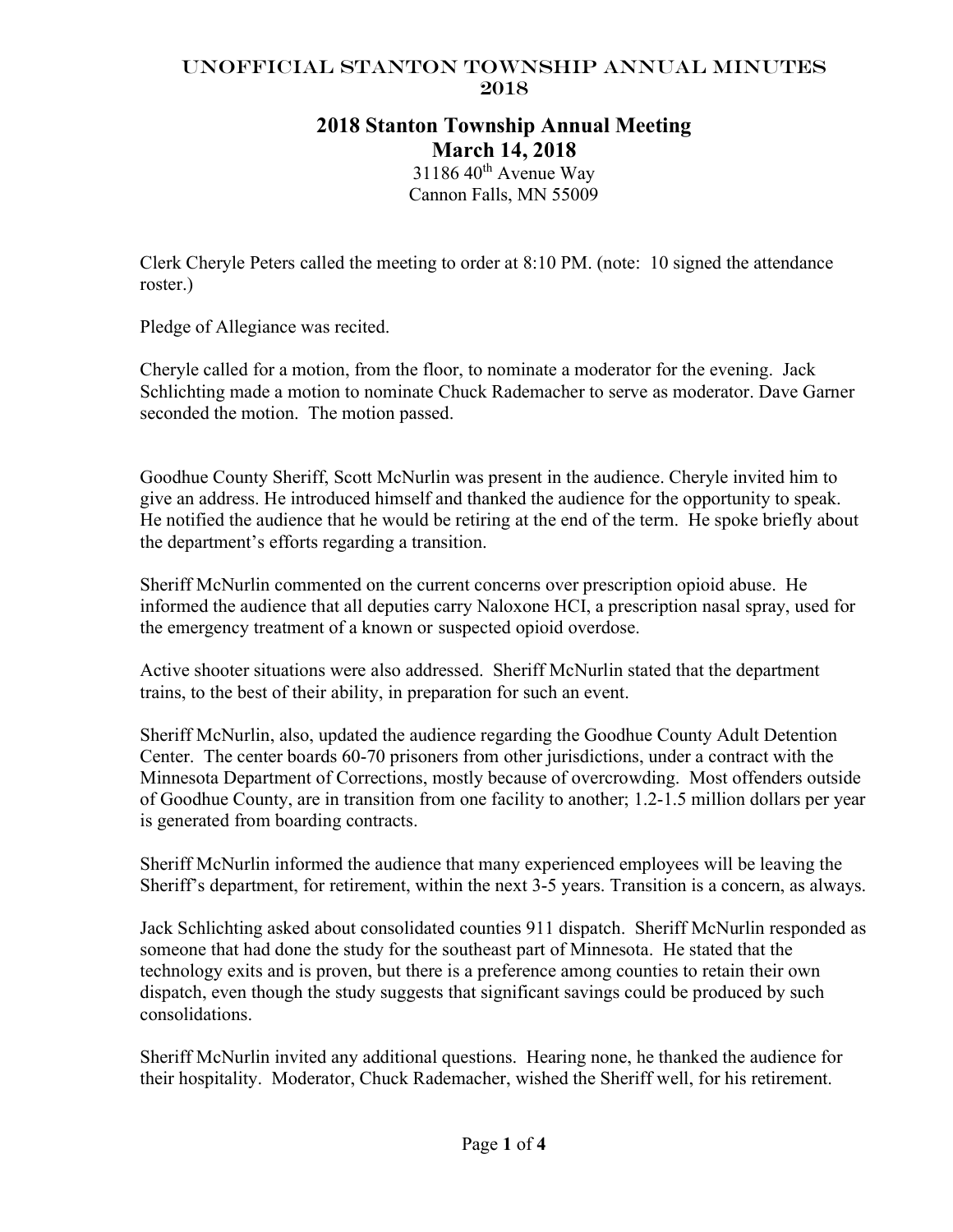#### Minutes of 2017 Annual Meeting

Clerk Cheryle Peters read the minutes from the previous Annual Meeting, 2017. Dave Garner made a motion to approve the minutes of 2017. Jack Schlichting seconded the motion. The motion passed.

Chuck Redemacher called for a motion to suspend reading of the details of "Checks and Deposits."

Dave Garner made a motion to suspend the reading of the details of "Checks and Deposits." Jack Schlichting seconded the motion. The motion passed.

#### Road Report for the Year of 2017

Dave Garner, offered the report on behalf of Chairman, Ken Burns. Dave began with an overview of the re-build operations for the roads in Stanton Township. The initial gravel expense, in 2015, was \$89,998.54. The gravel expense in the following year of 2016 was \$57,481.07; for 2017, the gravel cost was \$42,366.30; the re-build included labor costs for crowning and edge cutting. Chloride payments were \$13,917.20 less reimbursements totaling approximately \$3475.75. The township contracted with a new chloride vendor for a lower quote on chloride services. The material cost fees, to households requesting dust control services, were reduced to \$40.00 per 100ft. increments, from \$50.00. Dave Garner stated that no major blacktopping projects had been planned. Dave called for any further questions regarding roads. Hearing none, Chuck Rademacher called for a motion to approve the Road Report. Dave Garner commented on the good quality of the road work performed. Mr. Rademacher agreed. Mark Anderson asked if a second application of dust control product might be considered for Sciota Trail. Dave responded with information about  $310<sup>th</sup>$  Street and the address for the Christmas Tree farm, 302<sup>nd</sup>. Donna Nelson inquired about the Christmas Tree farm. Dave stated that weather conditions can dictate seasonal applications. Normally, the tree farm reimbursed the township for dust control expenses. Compliments were given for the earlier service application for the chloride products. Jack Schlichting made a motion to approve the Road Report. Mark Anderson seconded the motion. The motion passed.

Reading of the Board of Audit Report for the year of 2017- Clerk Cheryle Peters Two different financial reports were reviewed. The mandated CTAS report Schedule 1 was read

aloud. The reading of Schedule 9 was suspended. The Treasurer's Report was posted on the bulletin board and was available in copy. Dave Garner made a motion to accept the Board of Audit Report. Jack Schlichting seconded the motion. The motion passed.

#### Questions: Interaction Between Board and Citizens

Chuck Rademacher offered some discussion regarding a \$200 donation from the township, to the Goodhue County Historical Society. Jack Schlichting made a motion recommending, to the Town Board, a \$200 donation to the Goodhue County Historical Society. Mark Anderson seconded the motion. The motion passed. Mary Lundell made a motion to contribute to the Cannon Falls Museum, \$200. Mark Anderson seconded the motion. The motion passed.

#### Proposed Levy- For the Year 2019:

Board Treasurer, Mary Lundell, summarized. Dave Garner made a motion to levy \$36,000 for the General Fund. Jack Schlichting seconded the motion. The motion passed. Jack Schlichting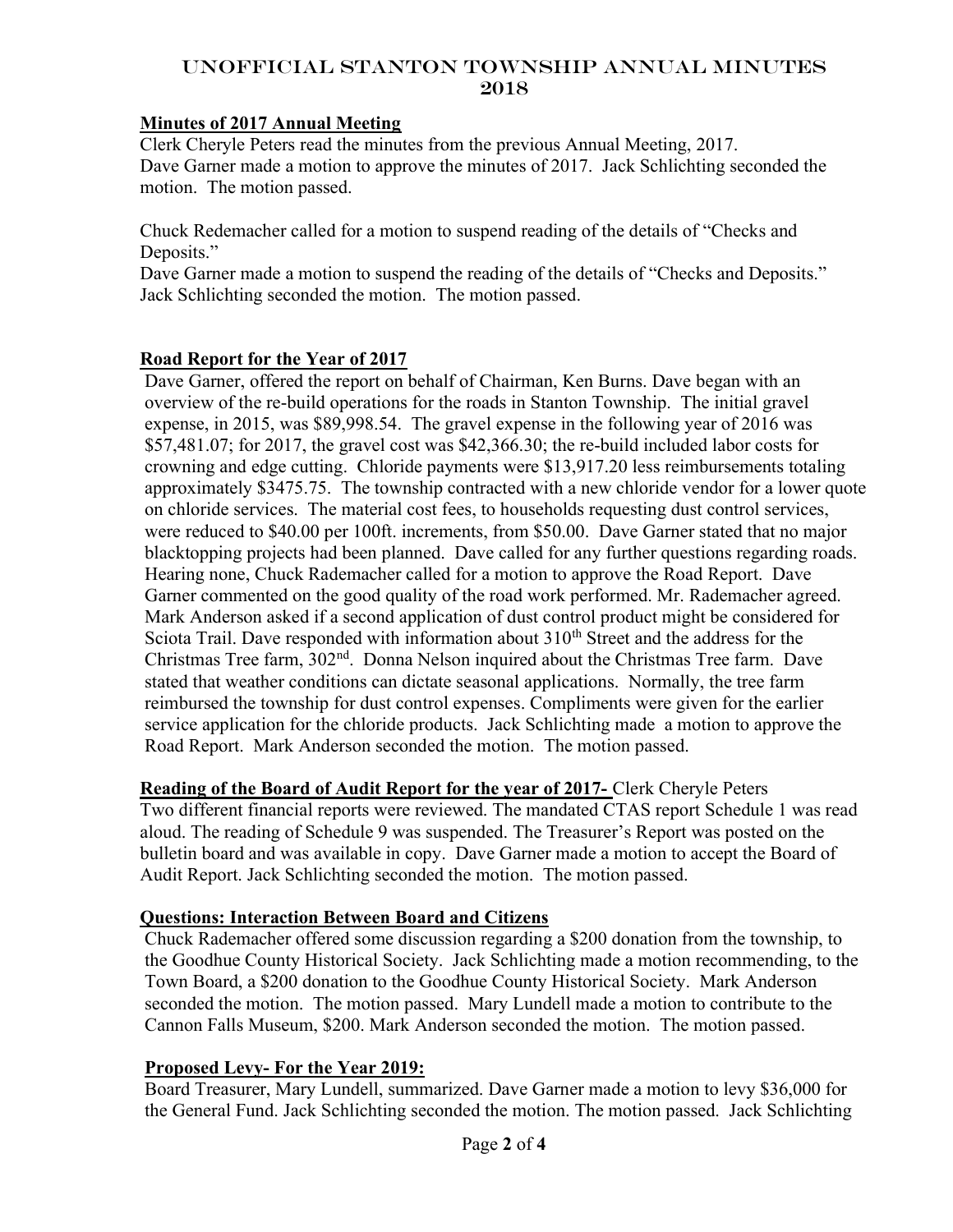made a motion to levy \$130,000 in the Road and Bridge Fund. Dave Garner seconded the motion to levy \$130,000 in the Road and Bridge Fund. The motion passed. Danny Lundell made a motion to levy \$28,000 for the Heavy Equipment Replacement Fund. Jack Schlichting seconded the motion. The motion passed. Jack Schlichting made a motion to levy \$36,000 for the Fire Fund. Dave Garner seconded the motion. The motion passed. Jack Schlichting made a motion to levy \$10,000 for the Building Fund. Mark Anderson seconded the motion. The motion passed. Mary summarized the total 2019 Stanton Township Levy as \$240,000; no net change in the total.

Jack Schlichting made a motion to appoint the Beacon as the official newspaper. Danny Lundell seconded the motion. The motion passed.

Jack Schlichting made a motion to appoint the town hall as the official posting place. Mark Anderson seconded the motion. The motion passed.

Jack Schlichting made a motion to approve the next Annual Town Meeting, 8:10, at the town hall, March 12<sup>th</sup>, 2019. Mary Lundell seconded the motion. The motion passed.

#### Call for the Election Results of Three Races:

| <i>*For Supervisor</i> - Ken Burns      | 20 |
|-----------------------------------------|----|
| Write In                                |    |
| <b>Joseph Seymour</b>                   | 1  |
| <u>Non-Votes</u>                        | 0  |
| Total Votes                             | 21 |
| <i>*For Clerk</i> -Cheryle Peters       | 21 |
| Write Ins                               |    |
| <u>Non-Votes</u>                        |    |
| <b>Total Votes</b>                      | 21 |
| <i>*For Special Election Supervisor</i> |    |
| One Year Term Ending 2019               |    |
| Write Ins:                              |    |
| Dave Garner                             | 05 |
| Dan Lundell                             | 05 |
| Joseph Seymour                          | 1  |
| Tom Kurtz                               | 1  |
| Total Cast for Office                   | 12 |
| <b>Blank</b>                            | 9  |
| <b>Total Votes</b>                      | 21 |